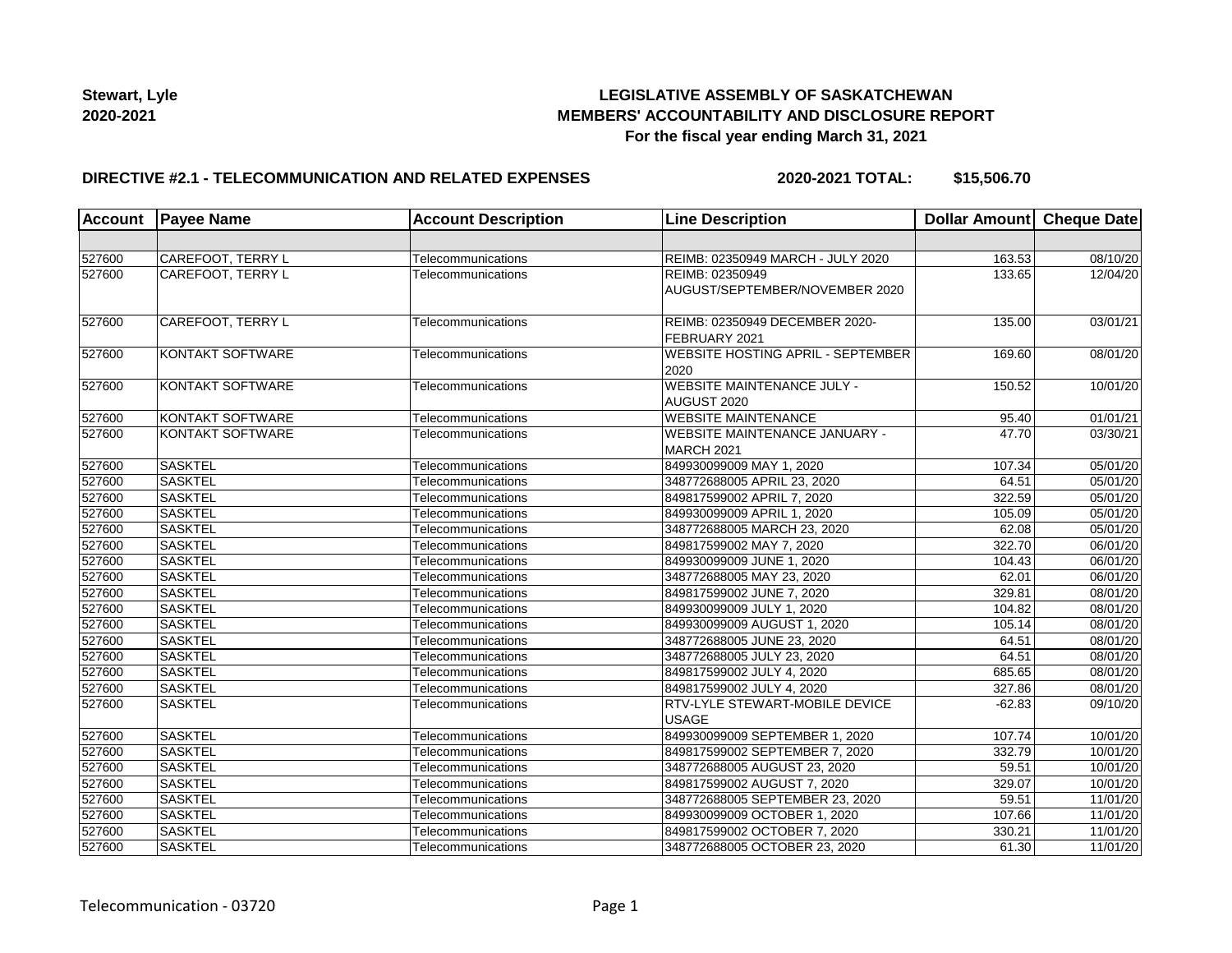## **LEGISLATIVE ASSEMBLY OF SASKATCHEWAN MEMBERS' ACCOUNTABILITY AND DISCLOSURE REPORT For the fiscal year ending March 31, 2021**

## **DIRECTIVE #2.1 - TELECOMMUNICATION AND RELATED EXPENSES**

**2020-2021 TOTAL: \$15,506.70**

| <b>Account</b> | <b>Payee Name</b>      | <b>Account Description</b> | <b>Line Description</b>                                 | Dollar Amount Cheque Date |          |
|----------------|------------------------|----------------------------|---------------------------------------------------------|---------------------------|----------|
|                |                        |                            |                                                         |                           |          |
| 527600         | <b>SASKTEL</b>         | Telecommunications         | 849817599002 NOVEMBER 7, 2020                           | 364.32                    | 12/01/20 |
| 527600         | <b>SASKTEL</b>         | Telecommunications         | 849930099009 NOVEMBER 1, 2020                           | 109.75                    | 12/01/20 |
| 527600         | SASKTEL                | Telecommunications         | 348772688005 DECEMBER 23, 2020                          | 66.30                     | 01/01/21 |
| 527600         | <b>SASKTEL</b>         | Telecommunications         | 849930099009 JANUARY 1, 2021                            | 107.66                    | 02/01/21 |
| 527600         | <b>SASKTEL</b>         | Telecommunications         | 849817599002 JANUARY 7, 2021                            | 295.51                    | 02/01/21 |
| 527600         | <b>SASKTEL</b>         | Telecommunications         | 348772688005 NOVEMBER 23, 2020                          | 61.30                     | 02/01/21 |
| 527600         | <b>SASKTEL</b>         | Telecommunications         | 849817599002 DECEMBER 7, 2020                           | 429.59                    | 03/01/21 |
| 527600         | <b>SASKTEL</b>         | Telecommunications         | 8499300-9 MAR/21                                        | 110.99                    | 03/01/21 |
| 527600         | SASKTEL                | Telecommunications         | 849817599002 FEBRUARY 7, 2021                           | 337.12                    | 03/01/21 |
| 527600         | <b>SASKTEL</b>         | Telecommunications         | 849930099009 FEBRUARY 1, 2021                           | 110.89                    | 03/01/21 |
| 527600         | <b>SASKTEL</b>         | Telecommunications         | 849930099009 DECEMBER 1, 2020                           | 107.72                    | 03/01/21 |
| 527600         | <b>SASKTEL</b>         | Telecommunications         | 849817599002 MARCH 7, 2021                              | 298.17                    | 03/07/21 |
| 527600         | <b>SASKTEL</b>         | Telecommunications         | RTV - LYLE STEWART - PERSONAL USE                       | $-350.00$                 | 03/31/21 |
| 527600         | <b>SHAW CABLE</b>      | Telecommunications         | 055-6079-6239 APRIL 16 - MAY 15. 2020                   | 94.29                     | 04/01/20 |
| 527600         | <b>SHAW CABLE</b>      | Telecommunications         | 055-6079-6239 APRIL 16, 2020                            | 94.29                     | 05/01/20 |
| 527600         | <b>SHAW CABLE</b>      | Telecommunications         | 055-6079-6239 MAY 16, 2020                              | 94.29                     | 06/01/20 |
| 527600         | <b>SHAW CABLE</b>      | Telecommunications         | 055-6079-6239 AUGUST 16 - SEPTEMBER<br>15.2020          | 94.29                     | 08/01/20 |
| 527600         | <b>SHAW CABLE</b>      | Telecommunications         | 055-6079-6239 JULY 15 - AUGUST 15,<br>2020              | 94.29                     | 08/01/20 |
| 527600         | <b>SHAW CABLE</b>      | Telecommunications         | 055-6079-6239 SEPTEMBER 16 - OTOBER<br>15, 2020         | 94.29                     | 10/01/20 |
| 527600         | <b>SHAW CABLE</b>      | Telecommunications         | 055-6079-6239 NOVEMBER 16 -<br><b>DECEMBER 15, 2020</b> | 96.21                     | 11/01/20 |
| 527600         | <b>SHAW CABLE</b>      | Telecommunications         | 055-6079-6239 OCTOBER 16 -<br><b>NOVEMBER 15, 2020</b>  | 96.18                     | 11/01/20 |
| 527600         | <b>STEWART, LYLE E</b> | Telecommunications         | REIMB: 3709730 APRIL 1 - 30, 2020                       | 145.69                    | 04/01/20 |
| 530600         | <b>SASKTEL</b>         | Placement - Tender Ads     | 849817599002 APRIL 7, 2020                              | 667.65                    | 05/01/20 |
| 530600         | <b>SASKTEL</b>         | Placement - Tender Ads     | 849817599002 MAY 7, 2020                                | 673.65                    | 06/01/20 |
| 530600         | <b>SASKTEL</b>         | Placement - Tender Ads     | 849817599002 JUNE 7, 2020                               | 673.65                    | 08/01/20 |
| 530600         | <b>SASKTEL</b>         | Placement - Tender Ads     | 849817599002 AUGUST 7, 2020                             | 685.65                    | 10/01/20 |
| 530600         | SASKTEL                | Placement - Tender Ads     | 849817599002 SEPTEMBER 7, 2020                          | 685.65                    | 10/01/20 |
| 530600         | <b>SASKTEL</b>         | Placement - Tender Ads     | 849817599002 OCTOBER 7, 2020                            | 685.65                    | 11/01/20 |
| 530600         | <b>SASKTEL</b>         | Placement - Tender Ads     | 849817599002 NOVEMBER 7, 2020                           | 685.65                    | 12/01/20 |
| 530600         | <b>SASKTEL</b>         | Placement - Tender Ads     | 849817599002 JANUARY 7, 2021                            | 685.65                    | 02/01/21 |
| 530600         | <b>SASKTEL</b>         | Placement - Tender Ads     | 849817599002 FEBRUARY 7, 2021                           | 685.65                    | 03/01/21 |
| 530600         | <b>SASKTEL</b>         | Placement - Tender Ads     | 849817599002 DECEMBER 7, 2020                           | 685.65                    | 03/01/21 |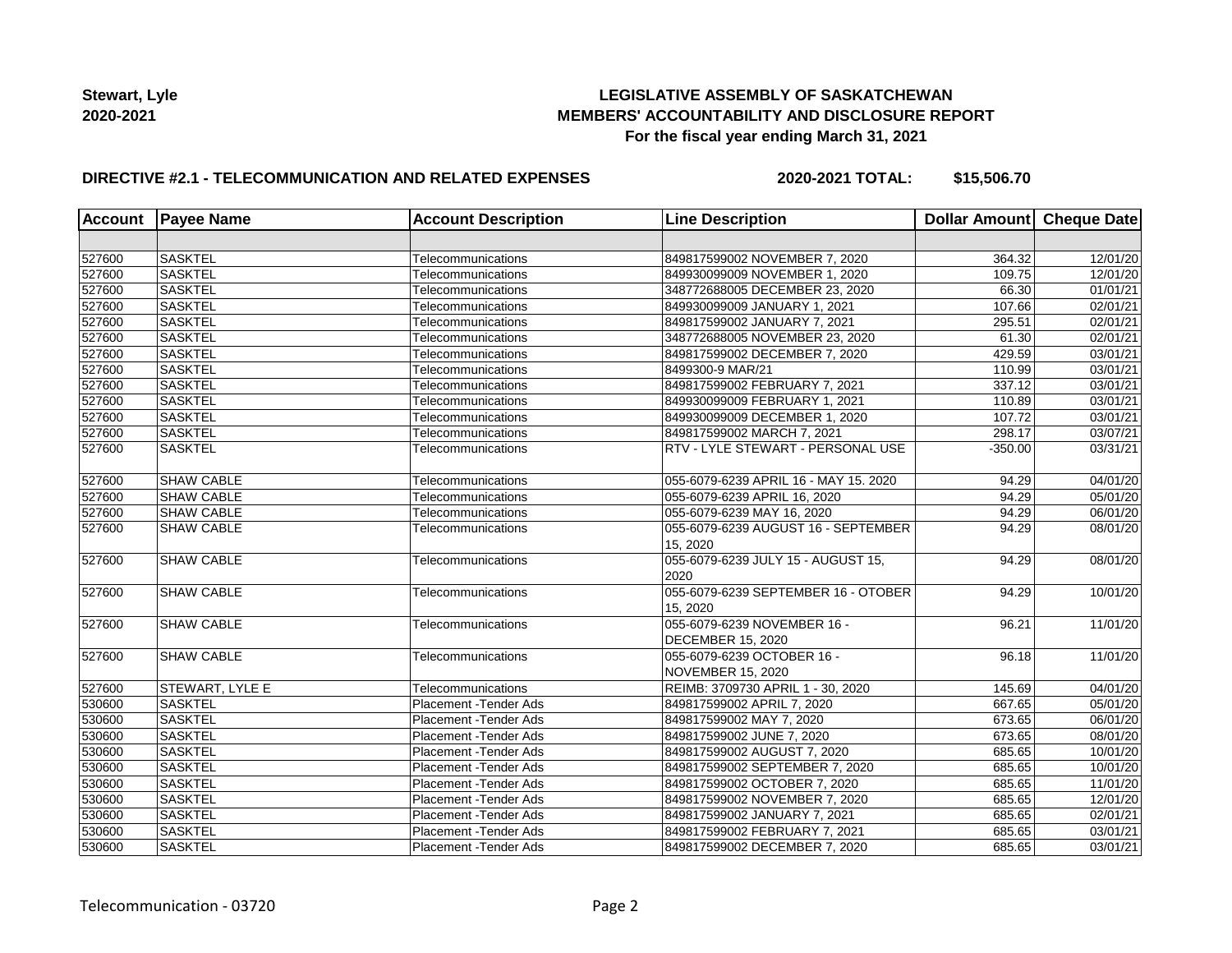## **LEGISLATIVE ASSEMBLY OF SASKATCHEWAN MEMBERS' ACCOUNTABILITY AND DISCLOSURE REPORT For the fiscal year ending March 31, 2021**

## **DIRECTIVE #2.1 - TELECOMMUNICATION AND RELATED EXPENSES**

**2020-2021 TOTAL: \$15,506.70**

| <b>Account</b> | 'Payee Name    | Account Description   | <b>Line Description</b>        | Dollar Amount Cheque Date |          |
|----------------|----------------|-----------------------|--------------------------------|---------------------------|----------|
|                |                |                       |                                |                           |          |
| 530600         | <b>SASKTEL</b> | Placement -Tender Ads | 849817599002 MARCH 7.<br>.2021 | 685.65                    | 03/07/21 |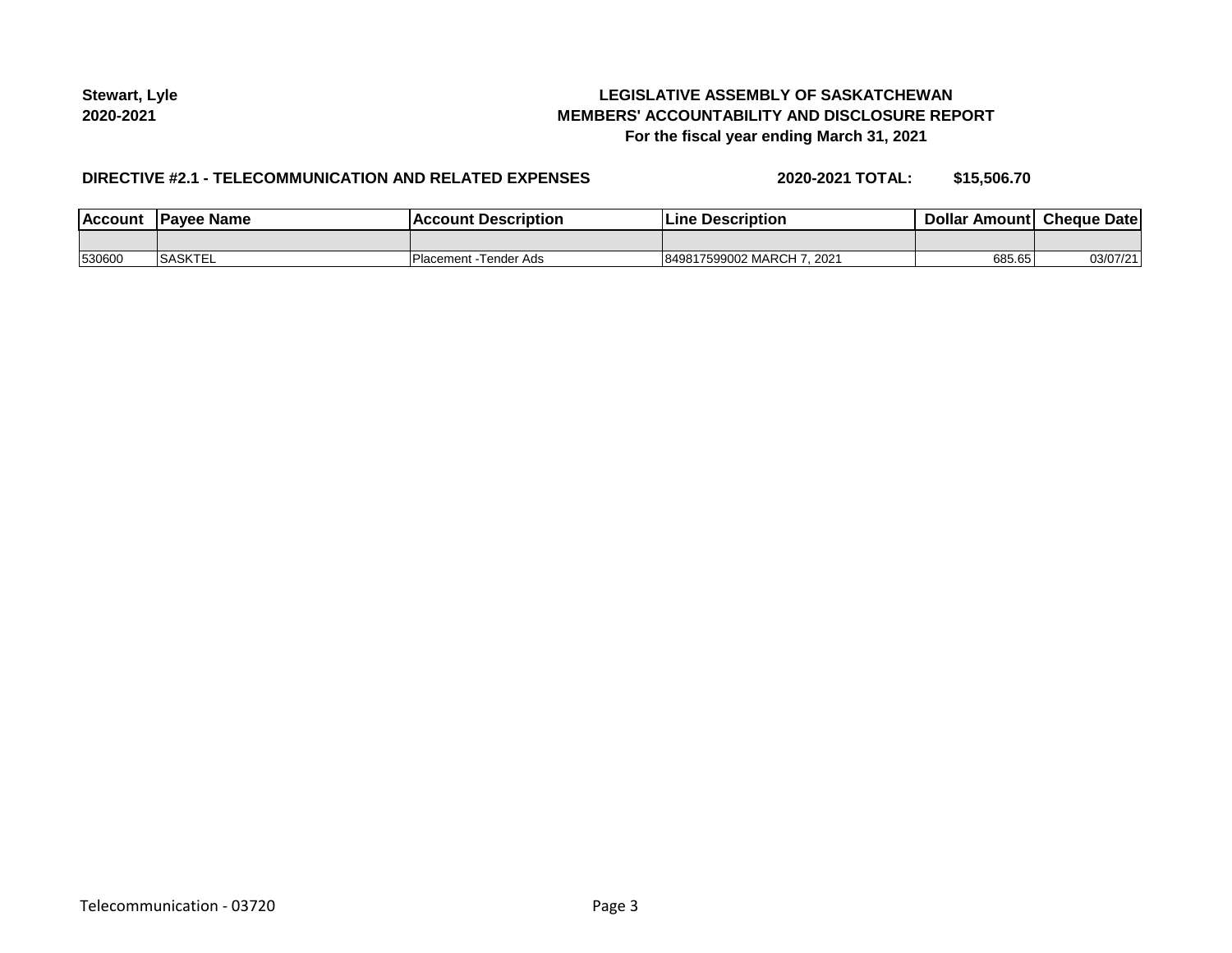# **LEGISLATIVE ASSEMBLY OF SASKATCHEWAN MEMBERS' ACCOUNTABILITY AND DISCLOSURE REPORT For the fiscal year ending March 31, 2021**

#### **DIRECTIVE #3.1 - MLA TRAVEL AND LIVING EXPENSES**

**2020-2021 TOTAL: \$272.00**

|        | Account Payee Name    | <b>IAccount Description</b> | Line Description               | <b>Dollar Amountl Cheque Date</b> |          |
|--------|-----------------------|-----------------------------|--------------------------------|-----------------------------------|----------|
|        |                       |                             |                                |                                   |          |
| 541900 | <b>ISTEWART, LYLE</b> | Elected Rep -Travel         | IMLA TRAVEL JUN 15-JUL 3, 2020 | 209.00                            | 08/06/20 |
| 541900 | <b>ISTEWART, LYLE</b> | Elected Rep -Travel         | IMLA TRAVEL NOV 30-DEC 3. 2020 | 63.00                             | 01/01/21 |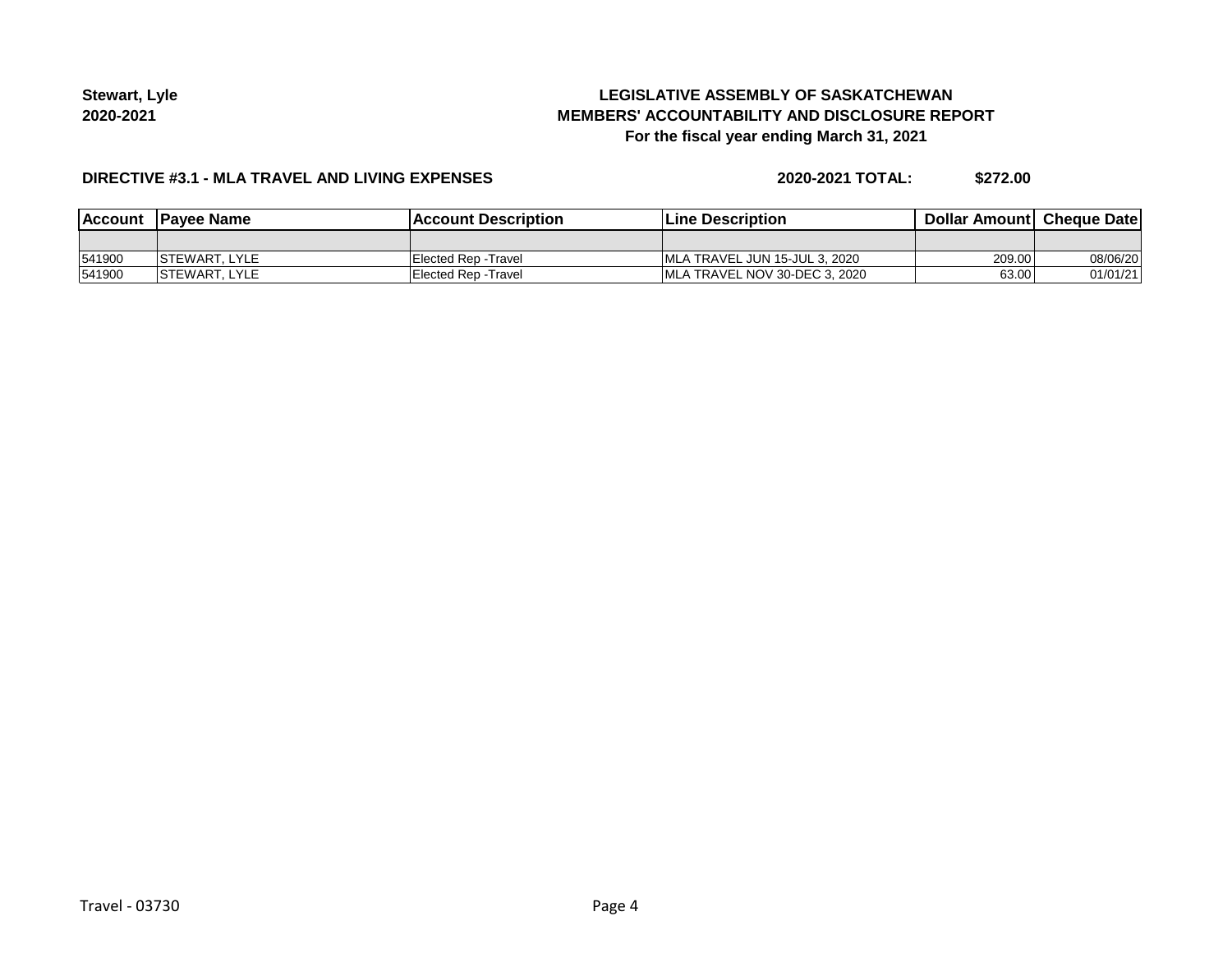## **LEGISLATIVE ASSEMBLY OF SASKATCHEWAN MEMBERS' ACCOUNTABILITY AND DISCLOSURE REPORT For the fiscal year ending March 31, 2021**

#### **DIRECTIVE #4.1 - CONSTITUENCY SERVICE EXPENSES**

| Account | <b>Payee Name</b>                                   | <b>Account Description</b>                | <b>Line Description</b>        | Dollar Amount Cheque Date |          |
|---------|-----------------------------------------------------|-------------------------------------------|--------------------------------|---------------------------|----------|
|         |                                                     |                                           |                                |                           |          |
| 522000  | <b>STRICTLY FENCES LTD.</b>                         | Rent of Ground, Buildings and Other Space | DECEMBER 2020 MLA OFFICE RENT  | 800.00                    | 12/01/20 |
| 522000  | <b>STRICTLY FENCES LTD.</b>                         | Rent of Ground, Buildings and Other Space | JANUARY 2021 MLA OFFICE RENT   | 800.00                    | 12/18/20 |
| 522000  | STRICTLY FENCES LTD.                                | Rent of Ground, Buildings and Other Space | FEBRUARY 21 MLA OFFICE RENT    | 800.00                    | 01/13/21 |
| 522000  | <b>STRICTLY FENCES LTD.</b>                         | Rent of Ground, Buildings and Other Space | MARCH 2021 MLA OFFICE RENT     | 800.00                    | 02/10/21 |
| 522000  | <b>ZUMSTIEN, KEN</b>                                | Rent of Ground, Buildings and Other Space | MAY 2020 MLA OFFICE RENT       | 500.00                    | 04/01/20 |
| 522000  | <b>ZUMSTIEN, KEN</b>                                | Rent of Ground, Buildings and Other Space | APRIL 2020 MLA OFFICE RENT     | 500.00                    | 04/01/20 |
| 522000  | <b>ZUMSTIEN, KEN</b>                                | Rent of Ground, Buildings and Other Space | JUNE 2020 MLA OFFICE RENT      | 500.00                    | 05/19/20 |
| 522000  | <b>ZUMSTIEN, KEN</b>                                | Rent of Ground, Buildings and Other Space | JULY 2020 MLA OFFICE RENT      | 500.00                    | 06/16/20 |
| 522000  | <b>ZUMSTIEN, KEN</b>                                | Rent of Ground, Buildings and Other Space | AUGUST 2020 MLA OFFICE RENT    | 500.00                    | 07/16/20 |
| 522000  | <b>ZUMSTIEN, KEN</b>                                | Rent of Ground, Buildings and Other Space | SEPTEMBER 2020 MLA OFFICE RENT | 500.00                    | 08/17/20 |
| 522000  | <b>ZUMSTIEN, KEN</b>                                | Rent of Ground, Buildings and Other Space | OCTOBER 2020 MLA OFFICE RENT   | 500.00                    | 09/15/20 |
| 522000  | <b>ZUMSTIEN, KEN</b>                                | Rent of Ground, Buildings and Other Space | NOVEMBER 2020 MLA OFFICE RENT  | 500.00                    | 10/13/20 |
| 522200  | TOSHIBA TEC CANADA BUSINESS<br>SOLUTIONS INC        | Rent of Photocopiers                      | <b>COPIER CHARGES</b>          | 41.63                     | 01/01/21 |
| 522200  | TOSHIBA TEC CANADA BUSINESS<br><b>SOLUTIONS INC</b> | Rent of Photocopiers                      | <b>COPIER CHARGES</b>          | 47.81                     | 03/01/21 |
| 522200  | TOSHIBA TEC CANADA BUSINESS<br>SOLUTIONS INC        | Rent of Photocopiers                      | <b>COPIER CHARGES</b>          | 58.97                     | 03/01/21 |
| 522200  | TOSHIBA TEC CANADA BUSINESS<br>SOLUTIONS INC        | Rent of Photocopiers                      | <b>COPIER CHARGES</b>          | 83.27                     | 03/12/21 |
| 522500  | WAWANESA MUTUAL INSURANCE CO.                       | Insurance Premiums                        | INSURANCE POLICY M 2107520     | 631.00                    | 01/18/21 |
| 522700  | SASKPOWER CORPORATION                               | Utilities - Electricity and Nat Gas       | 500001216067 MARCH 31, 2020    | 79.21                     | 05/01/20 |
| 522700  | SASKPOWER CORPORATION                               | Utilities - Electricity and Nat Gas       | 500001216067 APRIL 30, 2020    | 76.58                     | 05/01/20 |
| 522700  | SASKPOWER CORPORATION                               | Utilities - Electricity and Nat Gas       | 500001216067 MAY 29, 2020      | 30.84                     | 06/01/20 |
| 522700  | SASKPOWER CORPORATION                               | Utilities - Electricity and Nat Gas       | 500001216067 JUNE 30, 2020     | 104.90                    | 08/01/20 |
| 522700  | <b>SASKPOWER CORPORATION</b>                        | Utilities - Electricity and Nat Gas       | 500001216067 JULY 31, 2020     | 95.45                     | 08/01/20 |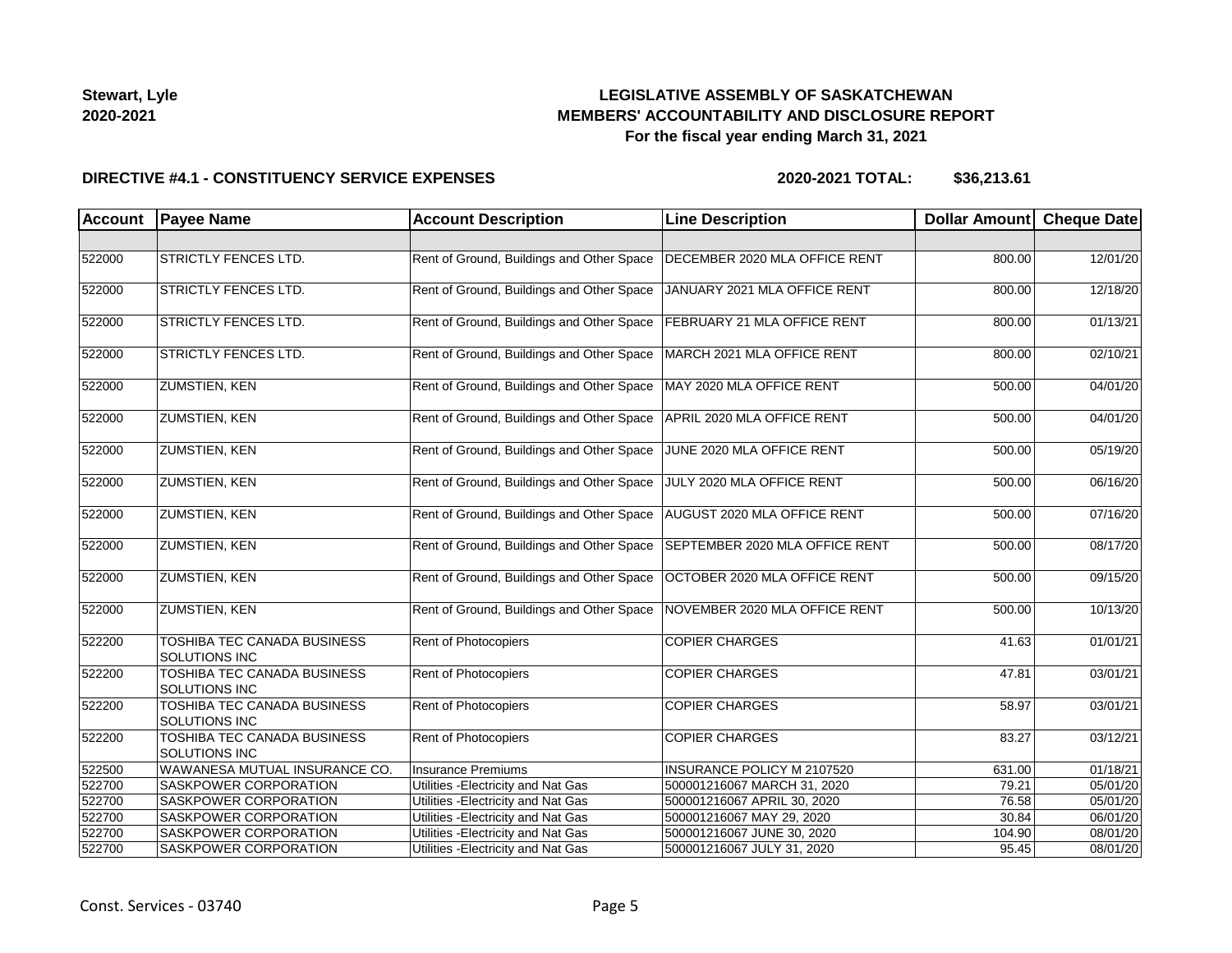## **LEGISLATIVE ASSEMBLY OF SASKATCHEWAN MEMBERS' ACCOUNTABILITY AND DISCLOSURE REPORT For the fiscal year ending March 31, 2021**

#### **DIRECTIVE #4.1 - CONSTITUENCY SERVICE EXPENSES**

| Account | <b>Payee Name</b>                                                    | <b>Account Description</b>           | <b>Line Description</b>             | Dollar Amount Cheque Date |                       |
|---------|----------------------------------------------------------------------|--------------------------------------|-------------------------------------|---------------------------|-----------------------|
|         |                                                                      |                                      |                                     |                           |                       |
| 522700  | SASKPOWER CORPORATION                                                | Utilities - Electricity and Nat Gas  | 500001216067 AUGUST 31, 2020        | 43.60                     | 10/01/20              |
| 522700  | SASKPOWER CORPORATION                                                | Utilities - Electricity and Nat Gas  | 500001216067 SEPTEMBER 30, 2020     | 76.73                     | 11/01/20              |
| 522700  | SASKPOWER CORPORATION                                                | Utilities - Electricity and Nat Gas  | 500001216067 OCTOBER 30, 2020       | 71.59                     | 11/01/20              |
| 522700  | <b>SASKPOWER CORPORATION</b>                                         | Utilities - Electricity and Nat Gas  | 500001216067 DECEMBER 17, 2020      | 66.46                     | 01/01/21              |
| 525000  | CAREFOOT, TERRY L                                                    | Postal, Courier, Freight and Related | <b>POSTAGE</b>                      | 8.10                      | 08/10/20              |
| 525000  | CAREFOOT, TERRY L                                                    | Postal, Courier, Freight and Related | POSTAGE                             | 175.92                    | 01/01/21              |
| 525000  | MINISTER OF FINANCE-MINISTRY OF<br>SASKBUILDS AND PROCUREMENT        | Postal, Courier, Freight and Related | JUNE 2020 MAIL SERVICES             | 50.67                     | 07/01/20              |
| 525000  | MINISTER OF FINANCE-MINISTRY OF<br><b>SASKBUILDS AND PROCUREMENT</b> | Postal, Courier, Freight and Related | APRIL 2020 MAIL SERVICES            | 50.67                     | 07/01/20              |
| 525000  | MINISTER OF FINANCE-MINISTRY OF<br>SASKBUILDS AND PROCUREMENT        | Postal, Courier, Freight and Related | JUNE 2020 MAIL SERVICES             | 50.67                     | 08/01/20              |
| 525000  | MINISTER OF FINANCE-MINISTRY OF<br>SASKBUILDS AND PROCUREMENT        | Postal, Courier, Freight and Related | <b>AUGUST 2020 MAIL SERVICES</b>    | 50.71                     | 09/15/20              |
| 525000  | MINISTER OF FINANCE-MINISTRY OF<br>SASKBUILDS AND PROCUREMENT        | Postal, Courier, Freight and Related | JULY 2020 MAIL SERVICES             | 50.71                     | 10/01/20              |
| 525000  | MINISTER OF FINANCE-MINISTRY OF<br>SASKBUILDS AND PROCUREMENT        | Postal, Courier, Freight and Related | <b>SEPTEMBER 2020 MAIL SERVICES</b> | 50.71                     | 10/22/20              |
| 525000  | MINISTER OF FINANCE-MINISTRY OF<br>SASKBUILDS AND PROCUREMENT        | Postal, Courier, Freight and Related | NOVEMBER 2020 MAIL SERVICES         | 51.04                     | $\overline{01}/01/21$ |
| 525000  | MINISTER OF FINANCE-MINISTRY OF<br>SASKBUILDS AND PROCUREMENT        | Postal, Courier, Freight and Related | JANUARY 2021 MAIL SERVICES          | 50.77                     | 03/01/21              |
| 525000  | MINISTER OF FINANCE-MINISTRY OF<br>SASKBUILDS AND PROCUREMENT        | Postal, Courier, Freight and Related | DECEMBER 2020 MAIL SERVICES         | 50.85                     | 03/01/21              |
| 525000  | MINISTER OF FINANCE-MINISTRY OF<br>SASKBUILDS AND PROCUREMENT        | Postal, Courier, Freight and Related | FEBRUARY 2021 MAIL SERVICES         | 50.77                     | 03/17/21              |
| 525000  | MINISTER OF FINANCE-MINISTRY OF<br>SASKBUILDS AND PROCUREMENT        | Postal, Courier, Freight and Related | MARCH 2021 MAIL SERVICES            | 50.81                     | 03/31/21              |
| 528000  | MOOSENET COMPUTER SERVICES                                           | <b>Support Services</b>              | <b>ANTIVIRUS/MONITORING</b>         | 206.70                    | 01/01/21              |
| 528000  | MOOSENET COMPUTER SERVICES                                           | <b>Support Services</b>              | <b>TECHNICAL SERVICE/USB</b>        | 84.80                     | $\overline{02}/01/21$ |
| 529000  | <b>CROWN SHRED &amp; RECYCLING</b>                                   | <b>General Contractual Services</b>  | SHREDDING SERVICE - NO GST          | 220.41                    | 12/01/20              |
| 529000  | <b>CAREFOOT, TERRY L</b>                                             | <b>General Contractual Services</b>  | <b>OFFICE MOVE EXPENSES</b>         | 587.00                    | 12/01/20              |
| 530300  | MARU GROUP CANADA INC.                                               | Primary Research/Focus group         | AD HOC RESEARCH                     | 661.11                    | 06/01/20              |
| 530300  | MARU GROUP CANADA INC.                                               | Primary Research/Focus group         | <b>AD HOC RESEARCH</b>              | 661.11                    | 10/01/20              |
| 530300  | MARU GROUP CANADA INC.                                               | Primary Research/Focus group         | <b>AD HOC RESEARCH</b>              | 632.97                    | 03/01/21              |
| 530300  | MARU GROUP CANADA INC.                                               | Primary Research/Focus group         | AD HOC RESEARCH                     | 632.97                    | 03/01/21              |
| 530500  | 101142236 SASKATCHEWAN LTD.                                          | Media Placement                      | <b>ADVERTISING</b>                  | 100.00                    | 08/01/20              |
| 530500  | 101142236 SASKATCHEWAN LTD.                                          | Media Placement                      | ADVERTISING                         | 100.00                    | 08/01/20              |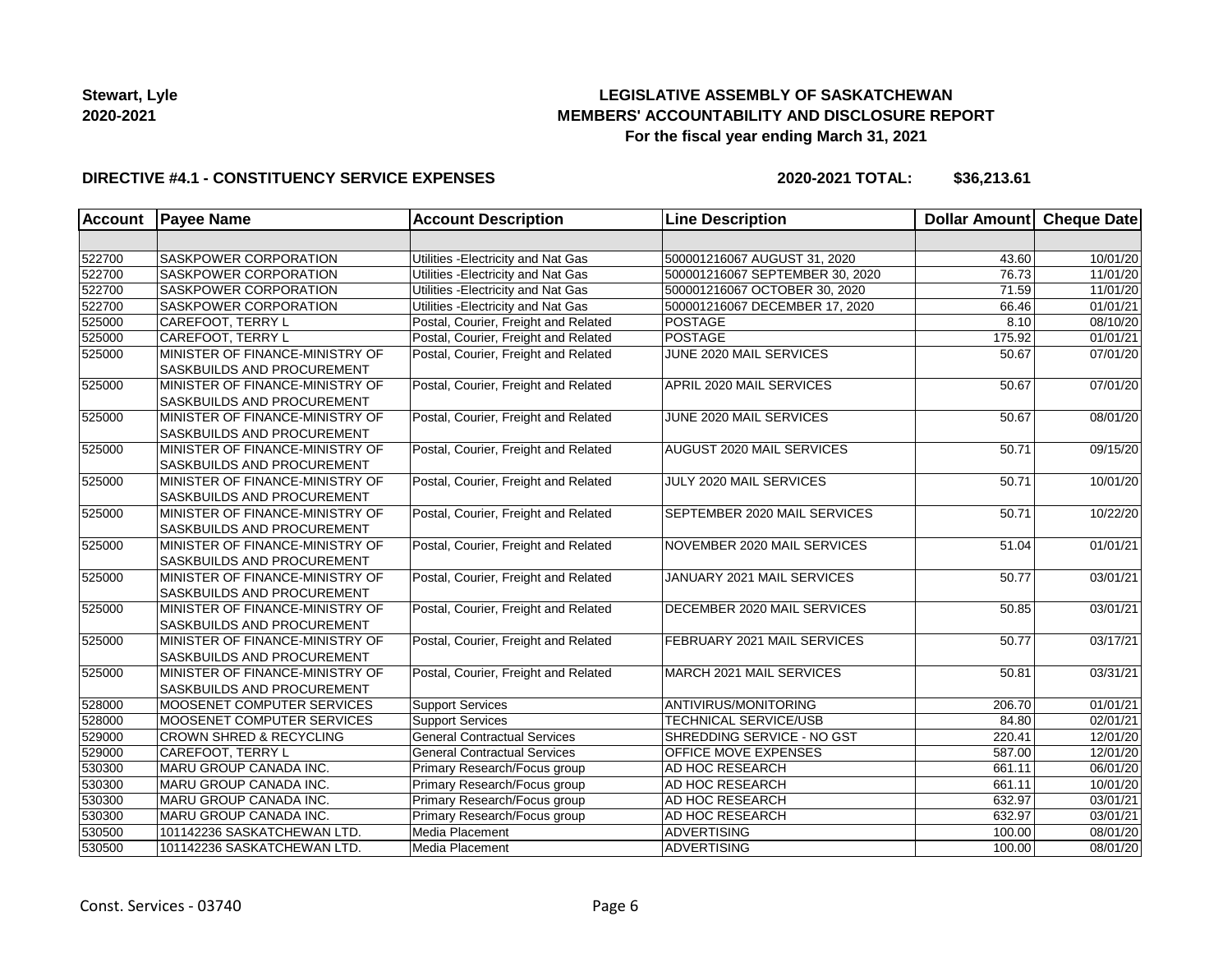# **LEGISLATIVE ASSEMBLY OF SASKATCHEWAN MEMBERS' ACCOUNTABILITY AND DISCLOSURE REPORT For the fiscal year ending March 31, 2021**

#### **DIRECTIVE #4.1 - CONSTITUENCY SERVICE EXPENSES**

| <b>Account</b> | <b>Payee Name</b>            | <b>Account Description</b> | <b>Line Description</b> | <b>Dollar Amount</b> | <b>Cheque Date</b>    |
|----------------|------------------------------|----------------------------|-------------------------|----------------------|-----------------------|
|                |                              |                            |                         |                      |                       |
| 530500         | 101142236 SASKATCHEWAN LTD.  | Media Placement            | <b>ADVERTISING</b>      | 100.00               | 08/01/20              |
| 530500         | 101142236 SASKATCHEWAN LTD.  | Media Placement            | <b>ADVERTISING</b>      | 219.00               | 03/01/21              |
| 530500         | 101142236 SASKATCHEWAN LTD.  | Media Placement            | <b>ADVERTISING</b>      | 219.00               | 03/01/21              |
| 530500         | 101142236 SASKATCHEWAN LTD.  | Media Placement            | <b>ADVERTISING</b>      | 219.00               | 03/01/21              |
| 530500         | LAST MOUNTAIN TIMES LTD.     | Media Placement            | <b>ADVERTISING</b>      | 128.52               | $\overline{07/01/20}$ |
| 530500         | <b>MEDICINE HAT NEWS</b>     | Media Placement            | <b>ADVERTISING</b>      | 256.00               | 06/01/20              |
| 530500         | MEDICINE HAT NEWS            | Media Placement            | <b>ADVERTISING</b>      | 320.00               | 08/01/20              |
| 530500         | MOOSE JAW EXPRESS.COM        | Media Placement            | <b>ADVERTISING</b>      | 299.00               | 05/01/20              |
| 530500         | MOOSE JAW EXPRESS.COM        | Media Placement            | <b>ADVERTISING</b>      | 100.00               | 05/01/20              |
| 530500         | MOOSE JAW EXPRESS.COM        | Media Placement            | <b>ADVERTISING</b>      | 100.00               | 06/01/20              |
| 530500         | MOOSE JAW EXPRESS.COM        | Media Placement            | <b>ADVERTISING</b>      | 100.00               | 06/01/20              |
| 530500         | MOOSE JAW EXPRESS.COM        | Media Placement            | <b>ADVERTISING</b>      | 100.00               | 06/01/20              |
| 530500         | MOOSE JAW EXPRESS.COM        | Media Placement            | <b>ADVERTISING</b>      | 100.00               | 07/01/20              |
| 530500         | MOOSE JAW EXPRESS.COM        | Media Placement            | <b>ADVERTISING</b>      | 100.00               | 07/01/20              |
| 530500         | MOOSE JAW EXPRESS.COM        | Media Placement            | <b>ADVERTISING</b>      | 100.00               | 08/01/20              |
| 530500         | MOOSE JAW EXPRESS.COM        | Media Placement            | <b>ADVERTISING</b>      | 100.00               | 08/01/20              |
| 530500         | MOOSE JAW EXPRESS.COM        | Media Placement            | <b>ADVERTISING</b>      | 100.00               | 09/09/20              |
| 530500         | MOOSE JAW EXPRESS.COM        | Media Placement            | <b>ADVERTISING</b>      | 100.00               | 01/01/21              |
| 530500         | MOOSE JAW EXPRESS.COM        | Media Placement            | <b>ADVERTISING</b>      | 100.00               | 01/01/21              |
| 530500         | MOOSE JAW EXPRESS.COM        | Media Placement            | <b>ADVERTISING</b>      | 100.00               | 01/01/21              |
| 530500         | MOOSE JAW EXPRESS.COM        | Media Placement            | ADVERTISING             | 149.00               | 01/01/21              |
| 530500         | MOOSE JAW EXPRESS.COM        | Media Placement            | <b>ADVERTISING</b>      | 100.00               | 01/01/21              |
| 530500         | MOOSE JAW EXPRESS.COM        | Media Placement            | <b>ADVERTISING</b>      | 295.00               | 02/01/21              |
| 530500         | MOOSE JAW EXPRESS.COM        | Media Placement            | <b>ADVERTISING</b>      | 100.00               | 02/01/21              |
| 530500         | MOOSE JAW EXPRESS.COM        | Media Placement            | <b>ADVERTISING</b>      | 150.00               | 02/01/21              |
| 530500         | MOOSE JAW EXPRESS.COM        | Media Placement            | <b>ADVERTISING</b>      | 100.00               | 02/01/21              |
| 530500         | MOOSE JAW EXPRESS.COM        | Media Placement            | <b>ADVERTISING</b>      | 100.00               | 02/01/21              |
| 530500         | MOOSE JAW EXPRESS.COM        | Media Placement            | <b>ADVERTISING</b>      | 100.00               | 03/01/21              |
| 530500         | MOOSE JAW EXPRESS.COM        | Media Placement            | <b>ADVERTISING</b>      | 100.00               | 03/01/21              |
| 530500         | MOOSE JAW EXPRESS.COM        | Media Placement            | <b>ADVERTISING</b>      | 100.00               | 03/01/21              |
| 530500         | MOOSE JAW EXPRESS.COM        | Media Placement            | <b>ADVERTISING</b>      | 370.00               | $\overline{03/0}1/21$ |
| 530500         | MOOSE JAW EXPRESS.COM        | Media Placement            | <b>ADVERTISING</b>      | 100.00               | 03/10/21              |
| 530500         | MOOSE JAW EXPRESS.COM        | Media Placement            | <b>ADVERTISING</b>      | 100.00               | 03/24/21              |
| 530500         | MOOSE JAW EXPRESS.COM        | Media Placement            | <b>ADVERTISING</b>      | 100.00               | 03/31/21              |
| 530500         | <b>OUTFRONT MEDIA CANADA</b> | Media Placement            | <b>ADVERTISING</b>      | 800.00               | 05/01/20              |
| 530500         | <b>OUTFRONT MEDIA CANADA</b> | Media Placement            | <b>ADVERTISING</b>      | 800.00               | 06/01/20              |
| 530500         | <b>OUTFRONT MEDIA CANADA</b> | Media Placement            | <b>ADVERTISING</b>      | 318.00               | 08/01/20              |
| 530500         | <b>OUTFRONT MEDIA CANADA</b> | Media Placement            | <b>ADVERTISING</b>      | 1,650.00             | 08/01/20              |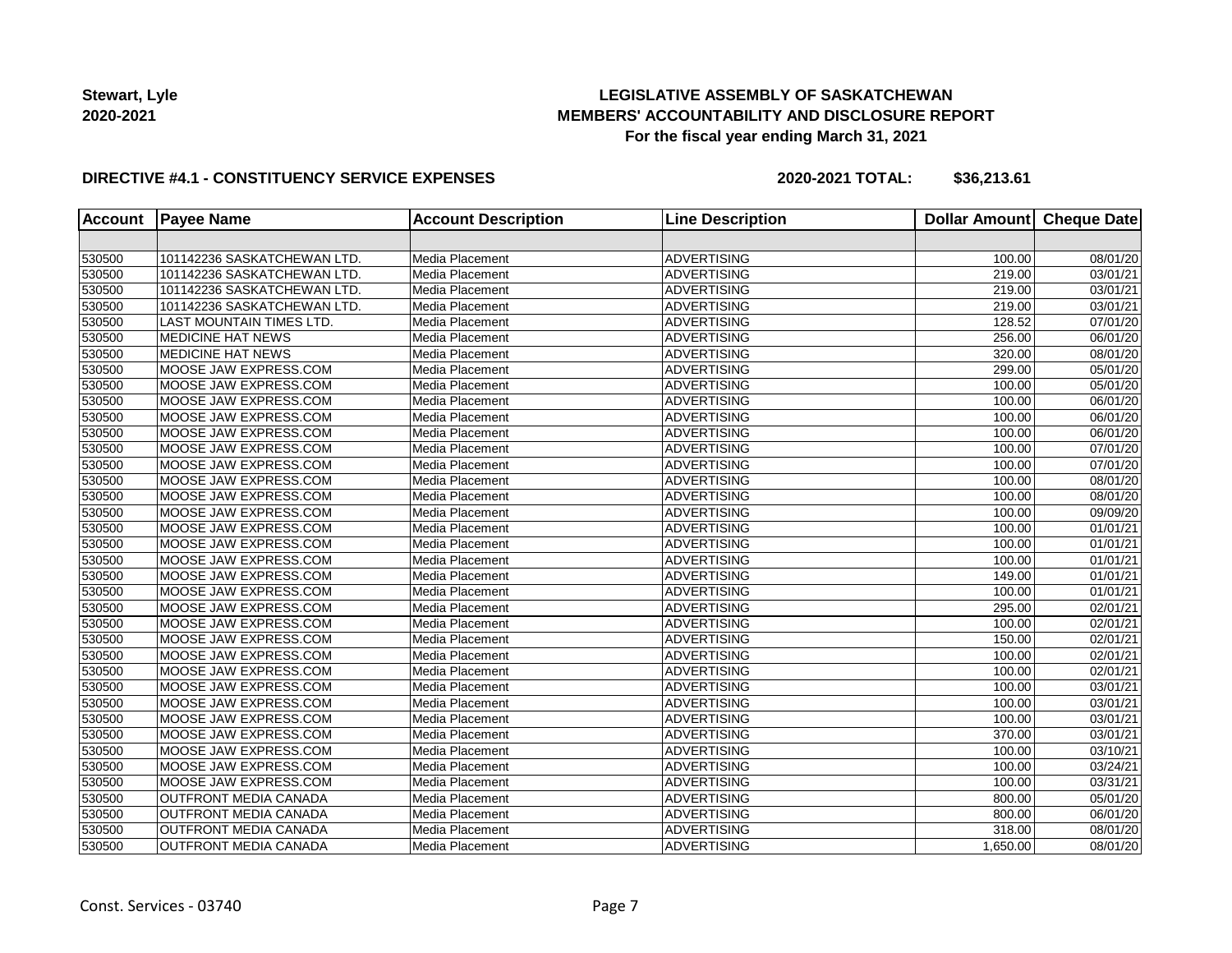## **LEGISLATIVE ASSEMBLY OF SASKATCHEWAN MEMBERS' ACCOUNTABILITY AND DISCLOSURE REPORT For the fiscal year ending March 31, 2021**

#### **DIRECTIVE #4.1 - CONSTITUENCY SERVICE EXPENSES**

| <b>Account</b> | <b>Payee Name</b>            | <b>Account Description</b>           | <b>Line Description</b>               | <b>Dollar Amount</b> | <b>Cheque Date</b>    |
|----------------|------------------------------|--------------------------------------|---------------------------------------|----------------------|-----------------------|
|                |                              |                                      |                                       |                      |                       |
| 530500         | <b>OUTFRONT MEDIA CANADA</b> | Media Placement                      | <b>ADVERTISING</b>                    | 1,650.00             | 08/01/20              |
| 530500         | <b>OUTFRONT MEDIA CANADA</b> | Media Placement                      | ADVERTISING                           | 1,650.00             | 08/01/20              |
| 530500         | <b>OUTFRONT MEDIA CANADA</b> | Media Placement                      | ADVERTISING ENDING SEPTEMBER<br>15/20 | 1,355.36             | 10/01/20              |
| 530500         | <b>OUTFRONT MEDIA CANADA</b> | Media Placement                      | <b>ADVERTISING</b>                    | 1,100.00             | 02/01/21              |
| 530500         | <b>OUTFRONT MEDIA CANADA</b> | Media Placement                      | <b>ADVERTISING</b>                    | 800.00               | 03/01/21              |
| 530500         | <b>OUTFRONT MEDIA CANADA</b> | Media Placement                      | <b>ADVERTISING</b>                    | 800.00               | 03/01/21              |
| 530500         | PENSE MEMORIAL RINK          | Media Placement                      | <b>ADVERTISING</b>                    | 100.00               | $\overline{06}/01/20$ |
| 530500         | PENSE MEMORIAL RINK          | Media Placement                      | <b>ADVERTISING</b>                    | 100.00               | 06/01/20              |
| 530500         | THE HERALD                   | Media Placement                      | <b>ADVERTISING</b>                    | 180.00               | 06/01/20              |
| 530500         | THE HERALD                   | Media Placement                      | <b>ADVERTISING</b>                    | 249.00               | $\overline{07}/01/20$ |
| 530500         | THE HERALD                   | Media Placement                      | <b>ADVERTISING</b>                    | 265.00               | 08/01/20              |
| 530500         | THE HERALD                   | Media Placement                      | <b>ADVERTISING</b>                    | 190.00               | 10/01/20              |
| 530500         | THE HERALD                   | Media Placement                      | <b>ADVERTISING</b>                    | 125.00               | 12/01/20              |
| 530500         | THE HERALD                   | Media Placement                      | <b>ADVERTISING</b>                    | 78.00                | 01/01/21              |
| 530500         | THE HERALD                   | Media Placement                      | <b>ADVERTISING</b>                    | 290.00               | 01/01/21              |
| 530500         | THE HERALD                   | Media Placement                      | <b>ADVERTISING</b>                    | 188.00               | 03/09/21              |
| 530800         | <b>WESTERN LITHO LTD.</b>    | Publications                         | <b>NEWSLETTERS</b>                    | 1,537.00             | 08/01/20              |
| 530900         | <b>PRINT-IT CENTRES</b>      | Promotional Items                    | <b>CHRISTMAS CARDS</b>                | 349.36               | 01/01/21              |
| 550100         | GRAND VALLEY PRESS (MJ) LTD. | <b>Printed Forms</b>                 | <b>PRINTED ENVELOPES</b>              | 98.77                | 12/01/20              |
| 550100         | GRAND VALLEY PRESS (MJ) LTD. | <b>Printed Forms</b>                 | <b>BUSINESS CARDS</b>                 | 90.10                | 12/01/20              |
| 550100         | GRAND VALLEY PRESS (MJ) LTD. | <b>Printed Forms</b>                 | LETTERHEAD                            | 106.21               | $\overline{12}/01/20$ |
| 550200         | THE HERALD                   | Books, Mags and Ref Materials        | <b>SUBSCRIPTION - NO GST</b>          | 27.00                | 10/01/20              |
| 555000         | <b>CORPORATE EXPRESS</b>     | Other Material and Supplies          | OFFICE SUPPLIES                       | 17.97                | 02/01/21              |
| 555000         | <b>CORPORATE EXPRESS</b>     | Other Material and Supplies          | OFFICE SUPPLIES                       | 84.31                | 02/01/21              |
| 555000         | MOOSENET COMPUTER SERVICES   | Other Material and Supplies          | <b>TECHNICAL SERVICE/USB</b>          | 41.34                | 02/01/21              |
| 555000         | MOOSENET COMPUTER SERVICES   | Other Material and Supplies          | OFFICE SUPPLIES                       | 591.48               | 03/01/21              |
| 555000         | <b>PRAIRIE SPRING WATER</b>  | Other Material and Supplies          | <b>OFFICE SUPPLIES</b>                | 68.00                | 08/01/20              |
| 555000         | STAPLES BUSINESS ADVANTAGE   | Other Material and Supplies          | 840311 OFFICE SUPPLIES                | 361.32               | 08/01/20              |
| 564300         | MOOSENET COMPUTER SERVICES   | Computer Hardware - Exp.             | <b>COMPUTER SYSTEM &amp; SOFTWARE</b> | 1,449.02             | 01/01/21              |
| 564300         | MOOSENET COMPUTER SERVICES   | Computer Hardware - Exp.             | <b>COMPUTER SYSTEM</b>                | $-295.74$            | $\overline{02}/01/21$ |
| 564600         | MOOSENET COMPUTER SERVICES   | Computer Software - Exp              | ANTIVIRUS/MONITORING                  | 41.34                | $\overline{01}/01/21$ |
| 564600         | MOOSENET COMPUTER SERVICES   | Computer Software - Exp              | <b>COMPUTER SYSTEM</b>                | 295.74               | 02/01/21              |
| 565200         | <b>STRICTLY FENCES LTD.</b>  | Office Furniture and Equipment - Exp | <b>DESK &amp; FILE CABINET</b>        | 400.00               | 12/01/20              |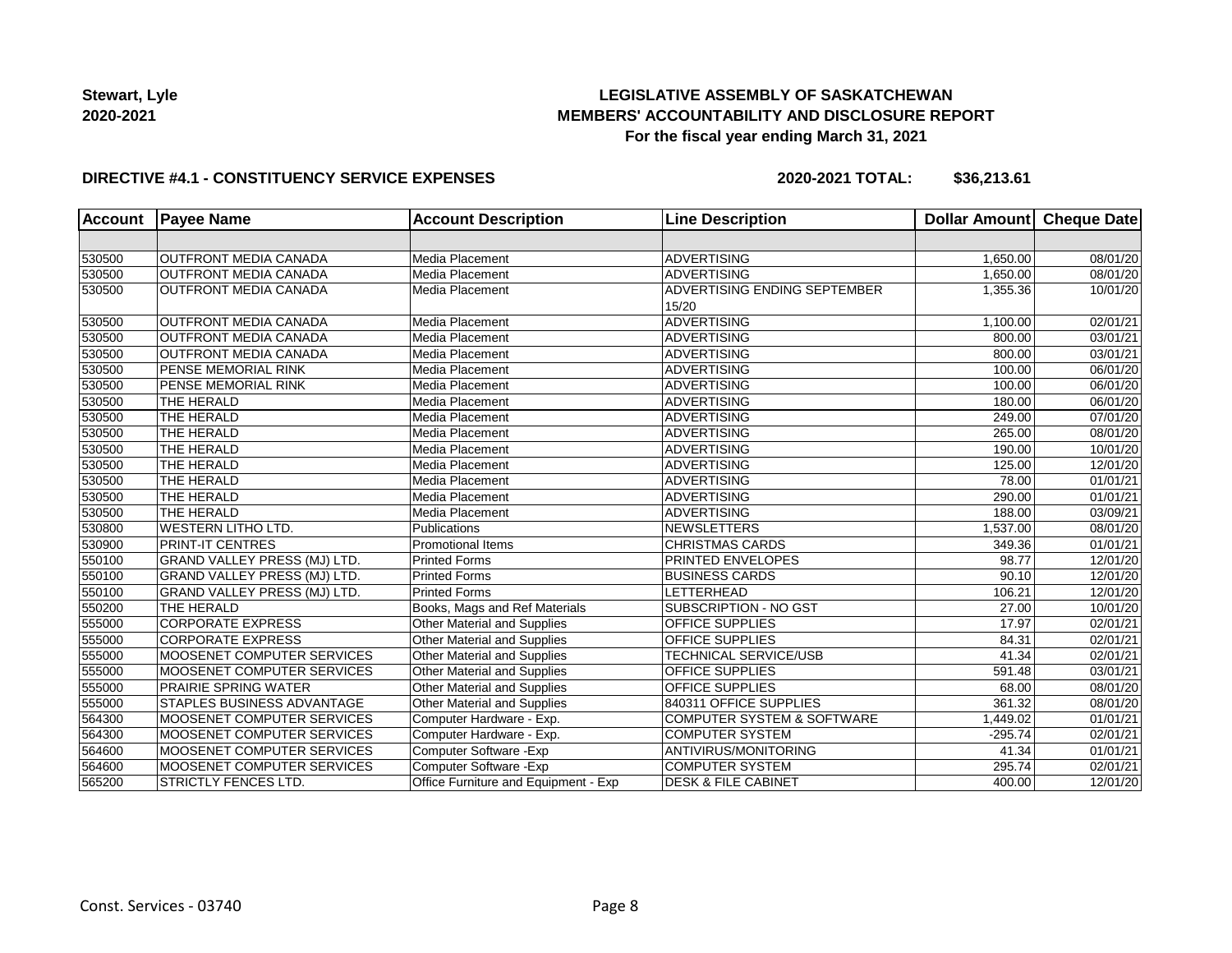## **LEGISLATIVE ASSEMBLY OF SASKATCHEWAN MEMBERS' ACCOUNTABILITY AND DISCLOSURE REPORT For the fiscal year ending March 31, 2021**

#### **DIRECTIVE #6 - CONSTITUENCY ASSISTANT EXPENSES**

**2020-2021 TOTAL: \$60,277.25**

| <b>Account</b> | <b>Payee Name</b>        | <b>Account Description</b>       | Dollar Amount Cheque Date |          |
|----------------|--------------------------|----------------------------------|---------------------------|----------|
|                |                          |                                  |                           |          |
| 513000         | CAREFOOT, TERRY L        | Out-of-Scope Permanent           | 0.00                      | 04/01/20 |
| 513000         | CAREFOOT, TERRY L        | Out-of-Scope Permanent           | $-442.56$                 | 04/13/20 |
| 513000         | CAREFOOT, TERRY L        | Out-of-Scope Permanent           | 2,212.80                  | 04/14/20 |
| 513000         | CAREFOOT, TERRY L        | Out-of-Scope Permanent           | 2,212.80                  | 05/01/20 |
| 513000         | CAREFOOT, TERRY L        | Out-of-Scope Permanent           | 2,212.80                  | 05/13/20 |
| 513000         | CAREFOOT, TERRY L        | Out-of-Scope Permanent           | 2,212.80                  | 05/27/20 |
| 513000         | CAREFOOT, TERRY L        | Out-of-Scope Permanent           | 2,212.80                  | 06/10/20 |
| 513000         | CAREFOOT, TERRY L        | Out-of-Scope Permanent           | 2,212.80                  | 06/24/20 |
| 513000         | CAREFOOT, TERRY L        | Out-of-Scope Permanent           | 2,212.80                  | 07/08/20 |
| 513000         | CAREFOOT, TERRY L        | Out-of-Scope Permanent           | 2,212.80                  | 07/22/20 |
| 513000         | CAREFOOT, TERRY L        | Out-of-Scope Permanent           | 2,212.80                  | 08/05/20 |
| 513000         | CAREFOOT, TERRY L        | Out-of-Scope Permanent           | 2,212.80                  | 08/19/20 |
| 513000         | CAREFOOT, TERRY L        | Out-of-Scope Permanent           | 2,212.80                  | 09/02/20 |
| 513000         | CAREFOOT, TERRY L        | Out-of-Scope Permanent           | 2,212.80                  | 09/16/20 |
| 513000         | CAREFOOT, TERRY L        | Out-of-Scope Permanent           | 2,212.80                  | 10/01/20 |
| 513000         | CAREFOOT, TERRY L        | Out-of-Scope Permanent           | 4,868.16                  | 10/06/20 |
| 513000         | <b>CAREFOOT, TERRY L</b> | Out-of-Scope Permanent           | 1,991.52                  | 11/10/20 |
| 513000         | CAREFOOT, TERRY L        | Out-of-Scope Permanent           | 2,212.80                  | 11/24/20 |
| 513000         | CAREFOOT, TERRY L        | Out-of-Scope Permanent           | 2,212.80                  | 12/09/20 |
| 513000         | CAREFOOT, TERRY L        | Out-of-Scope Permanent           | 2,212.80                  | 12/22/20 |
| 513000         | CAREFOOT, TERRY L        | Out-of-Scope Permanent           | 2,212.80                  | 01/06/21 |
| 513000         | CAREFOOT, TERRY L        | Out-of-Scope Permanent           | 2,212.80                  | 01/20/21 |
| 513000         | CAREFOOT, TERRY L        | Out-of-Scope Permanent           | 2,212.80                  | 02/03/21 |
| 513000         | CAREFOOT, TERRY L        | Out-of-Scope Permanent           | 2,212.80                  | 02/17/21 |
| 513000         | CAREFOOT, TERRY L        | Out-of-Scope Permanent           | 2,212.80                  | 03/03/21 |
| 513000         | CAREFOOT, TERRY L        | Out-of-Scope Permanent           | 2,212.80                  | 03/17/21 |
| 513000         | CAREFOOT, TERRY L        | Out-of-Scope Permanent           | 2,212.80                  | 03/30/21 |
| 513000         | CAREFOOT, TERRY L        | Out-of-Scope Permanent           | 1,866.52                  | 04/09/21 |
| 519900         | None (Default)           | Change in Y/E Accrued Empl Leave | $-7.19$                   | 04/20/20 |
|                |                          | Entitlements                     |                           |          |
| 519900         | None (Default)           | Change in Y/E Accrued Empl Leave | 1,106.40                  | 04/14/21 |
|                |                          | Entitlements                     |                           |          |